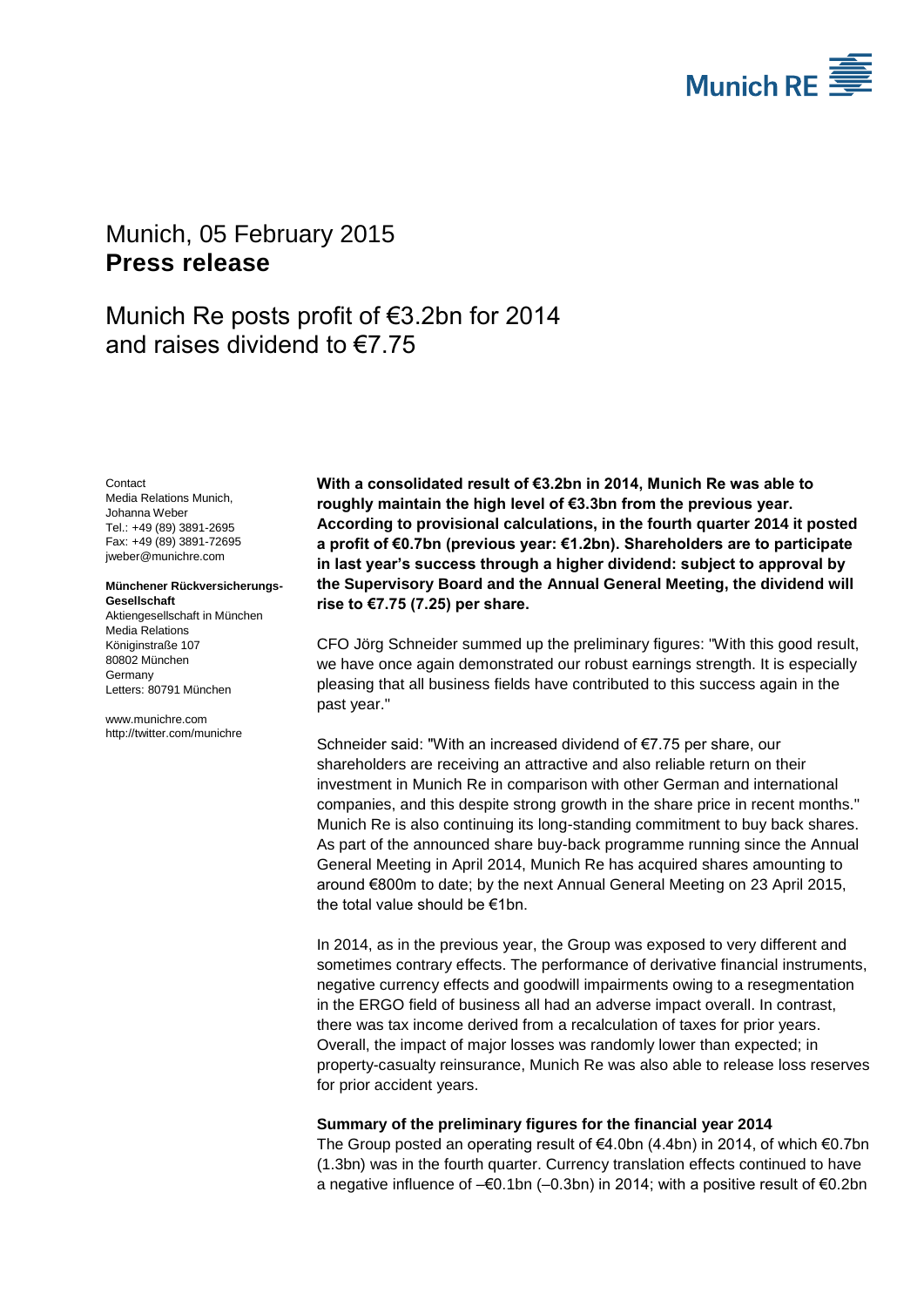

05 February 2015 **Press release** Page 2/7

in the fourth quarter. Mainly as a consequence of a recalculation of taxes for prior years, there was a net inflow from income taxes of €0.3bn in 2014 (previous year: expense of  $\epsilon$ 0.1bn); with a figure of  $\epsilon$ 0.6bn for the fourth quarter. Shareholders' equity increased in 2014 by around €4.1bn to €30.3bn  $(31.12.2013: €26.2bn)$ , with a rise of more than €1.0bn just in the fourth quarter. The return on risk-adjusted capital (RORAC), which serves as the key performance indicator for the Group as a whole, developed satisfactorily at 13.2% (12.1%), whilst the return on equity (RoE) amounted to 11.3% (12.5%). For the fourth quarter, an annualised RORAC of 12.2% (17.4%) and an RoE of 9.8% (18.4%) were achieved. Gross premiums written by the Group in the financial year 2014 fell to €48.8bn (51.1bn).

Munich Re has made the disclosure of its investments more transparent in its annual financial statements for 2014. Insurance-related investments (which mainly comprise investments for unit-linked life insurance contracts on behalf of policyholders) are disclosed separately, as is the result from these investments. The previous year's figures were adjusted accordingly. With a carrying amount of €218.9bn (market value of €235.8bn), investments (excluding insurancerelated investments) at 31 December 2014 were up on the year-end 2013 figure of €202.2bn (210.4bn at market value). The Group's investment result (excluding insurance-related investments) increased to €8.0bn (7.2bn). Changes in the value of derivatives had a negative impact at –€1.1bn for the year as a whole, and at –€0.5bn also had a negative impact in the fourth quarter. By contrast, the balance of gains and losses on disposals excluding derivatives was positive at €2.6bn. The investment result represents a pleasing annualised return of 3.6% in relation to the average market value of the portfolio.

### **Reinsurance: Result of €2.9bn**

The reinsurance business field contributed €2.9bn (2.8bn) to the consolidated result. The operating result fell by €0.3bn to €3.3bn. Gross premiums written were down to €26.8bn (€27.8bn). This was partly due to the development of exchange rates, which resulted in a reduction in premium income of almost 2%.

Life reinsurance contributed €0.4bn (0.4bn) to the consolidated result. Some individual developments in Australia and the USA were unsatisfactory. In Australia, as a consequence of negative impacts from disability business in 2011 and 2013, Munich Re took measures to ensure a sustained improvement in the quality of the business. Reserves for disability business were therefore increased by €0.1bn in the fourth quarter. In the third quarter, Munich Re posted a one-off impact from the commutation of individual treaties in the USA, with which Munich Re aims to improve future results. Overall, claims experience in the USA was in line with current expectations. The results in all other important markets developed as expected or better.

Property-casualty reinsurance accounted for €2.5bn (2.4bn) of the consolidated result for the full year. The combined ratio for 2014 amounted to a very good 92.7% (92.1%) of net earned premiums, and totalled 91.2% (89.3%) for the fourth quarter. As claims notifications for so-called basic losses remained significantly below the expected level overall, Munich Re released reserves.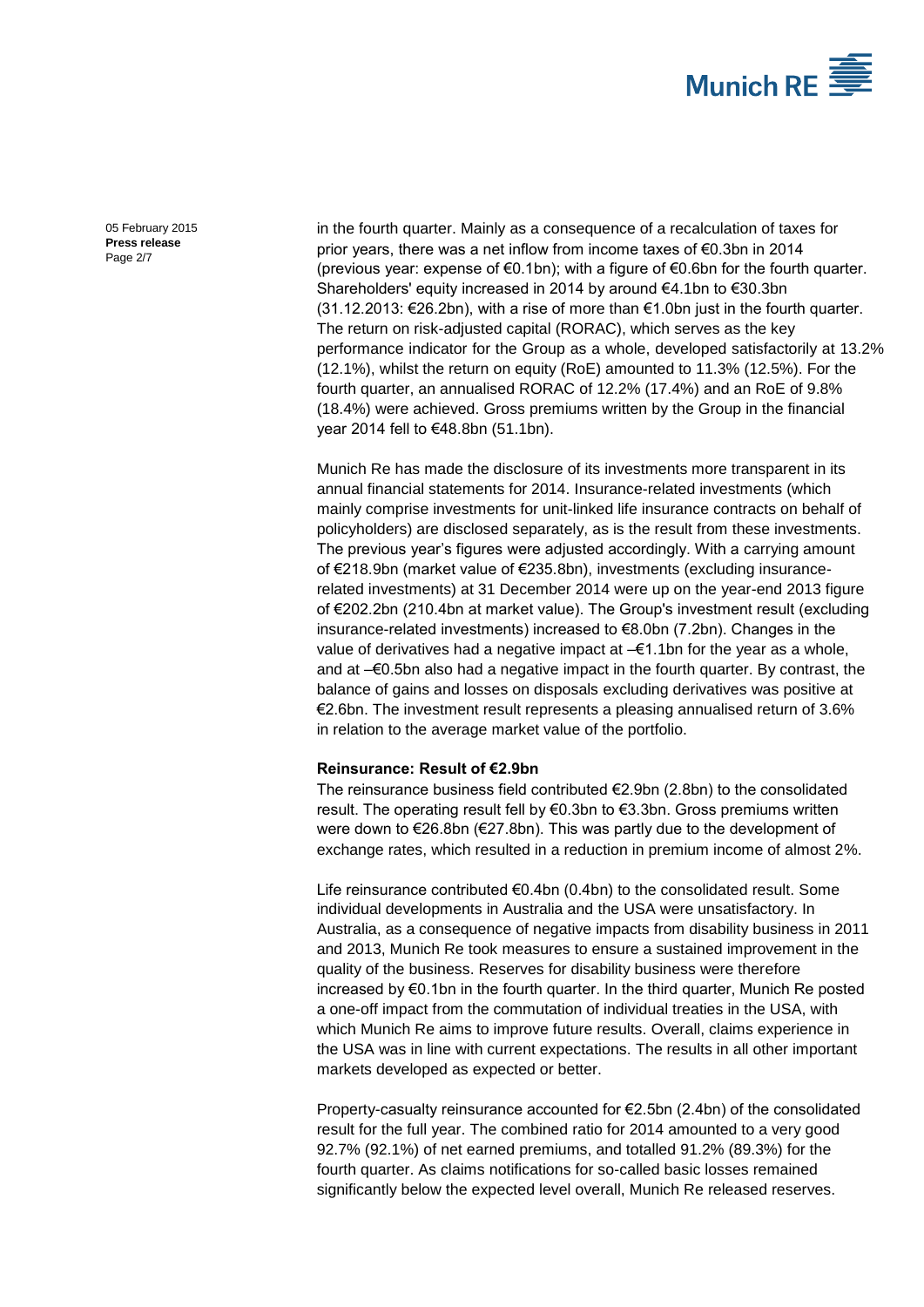

05 February 2015 **Press release** Page 3/7

Adjusted for changes in commissions, there is a net effect of around 5.3 percentage points for the full year, and around 9.1 percentage points for the fourth quarter. Munich Re is adhering to its conservative approach in setting loss reserves and in adjusting them over the course of time, so the safety margin for the reserves remains high.

Overall expenditure for major losses totalled €1.2bn (1.7bn) in 2014, with the fourth quarter accounting for €0.25bn (0.4bn). Reserve strengthening and run-off profits for major losses from previous years almost balanced each other out. In relation to net earned premiums, the major-loss burden of 7.2% (10.4%) for the full year was below the average expected figure of 12%, and amounted to 6.1% (9.2%) for the fourth quarter. Natural catastrophe losses impacted the full year with €538m (764m), while the figure for the fourth quarter was €111m (119m). At €305m, the February snowstorm in Japan was the largest loss event of 2014. Reserves of €59m were set aside for Hurricane Odile, which hit Mexico in late summer. Provisions set aside for the severe earthquakes in New Zealand in 2010 and 2011 were increased. Man-made major losses totalled €625m (925m), while the figure for the fourth quarter was  $\epsilon$ 138m (265m), or 3.9 (5.7) percentage points of net earned premiums. Extensive losses resulted from an explosion at a Russian refinery ( $€150m$ ), and the losses from the crash of two aircraft impacted Munich Re's result with €52m.

### **ERGO business field: Result of €0.2bn**

Munich Re's consolidated financial statements for 2014 show the business transacted by ERGO in the three new segments Life and Health Germany, Property-casualty Germany, and International. As a consequence of this change, goodwill had to be reallocated and revalued, which together with the revaluation of intangible assets led to additional expenditure totalling around €450m.

In its ERGO business field, Munich Re nevertheless posted a profit of €0.2bn (0.4bn) based on preliminary figures. The result also benefited from tax income for prior years, leading to a result contribution of around  $E150m -$  taking into account policyholder participation. The operating result fell by around 9% to €0.6bn. Gross premiums written in 2014 increased by 0.4% to €16.7bn (16.7bn). The combined ratio in German property-casualty insurance improved to 95.3% (96.7%) for the full year, and amounted to 97.1% (95.4%) in the fourth quarter, mainly owing to low expenditure for severe weather events. The year's biggest loss event was the low-pressure system Ela, which swept through large areas of western Germany accompanied by heavy hailstorms, causing significant damage to buildings and motor vehicles. The combined ratio in international property-casualty insurance amounted to 97.3% (98.7%) for the full year and 96.8% (100.4%) for the fourth quarter.

Based on preliminary figures, the ERGO Insurance Group achieved a profit of €0.6bn (0.4bn).

### **Munich Health: Result of €0.1bn**

In 2014, the business field of Munich Health posted a profit of €0.1bn (0.2bn). The operating result was down to €0.1bn. Munich Health's premium income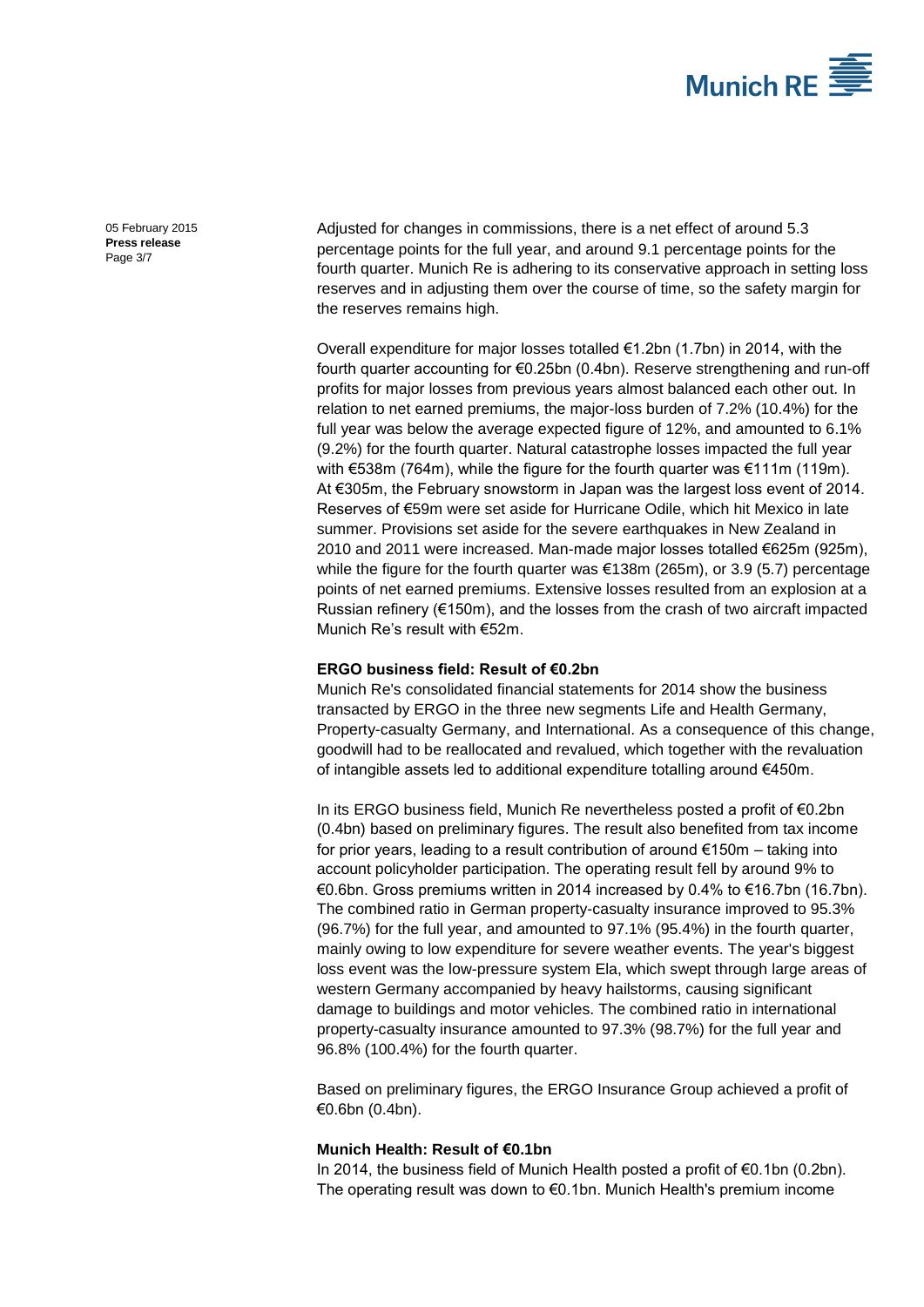

05 February 2015 **Press release** Page 4/7

showed a year-on-year decrease of around 18.5% to €5.3bn (6.6bn), which was attributable to negative currency translation effects, the reduction of Munich Re's share in a large-volume treaty and the sale of the Windsor Health Group. The combined ratio for 2014 amounted to 98.8% (98.3%).

## **Renewals of reinsurance treaties in property-casualty business at 1 January 2015**

As in the previous year, the renewal negotiations were marked by an oversupply of reinsurance capacity and good capitalisation of most market players. The downward pressure on prices, terms and conditions remained stable in most classes of business. Only programmes affected by major losses, e.g. in aviation, saw price increases. The demand for reinsurance cover was largely stable.

Torsten Jeworrek, who is responsible for Munich Re's global reinsurance activities, said: "Munich Re was able to stand its ground in this challenging environment. Overcapacity and a relatively low number of major natural catastrophes in 2014 added to the competitive pressure, above all in catastrophe business. But Munich Re's broad diversification across lines of business and markets, bolstered by stable client relationships, paid off for us."

At 1 January 2015, slightly more than half of Munich Re's non-life reinsurance business was up for renewal, representing premium volume of around €9.4bn. Some 13% (around €1.2bn) of this was not renewed, partly because the business concerned no longer met Munich Re's profitability requirements. By contrast, Munich Re wrote new business with a volume of approximately €0.9bn. Altogether, the volume of business written at 1 January dropped by 9.5% to around €8.5bn. Prices fell by 1.3%.

Jeworrek: "Munich Re provides its clients with substantial high-security capacities. However, we always ensure that the price we obtain is commensurate with the risk assumed. Consistent cycle management is key in this competitive environment. In addition, we offer innovative risk transfer solutions even for very complex risks, a fact that is becoming more and more important for companies in this globalised economy."

Munich Re is proceeding on the assumption that the market environment will not change significantly in the subsequent renewal rounds in 2015, unless extraordinary loss events occur. The renewal date of 1 April is mainly for reinsurance treaties in Japan, whereas 1 July is the renewal date for some treaties in the USA and for treaties in Australia and Latin America.

Note for the editorial staff: For further questions please contact

Media Relations Munich[, Johanna Weber](#page-0-0) Tel.: +49 (89) 389[1-2695](#page-0-1)

Media Relations Munich, Anke Rosumek Tel.:+49 (89) 3891[-2695](#page-0-1)

Media Relations Asia, Lilian Ng Tel.: +852 2536 6939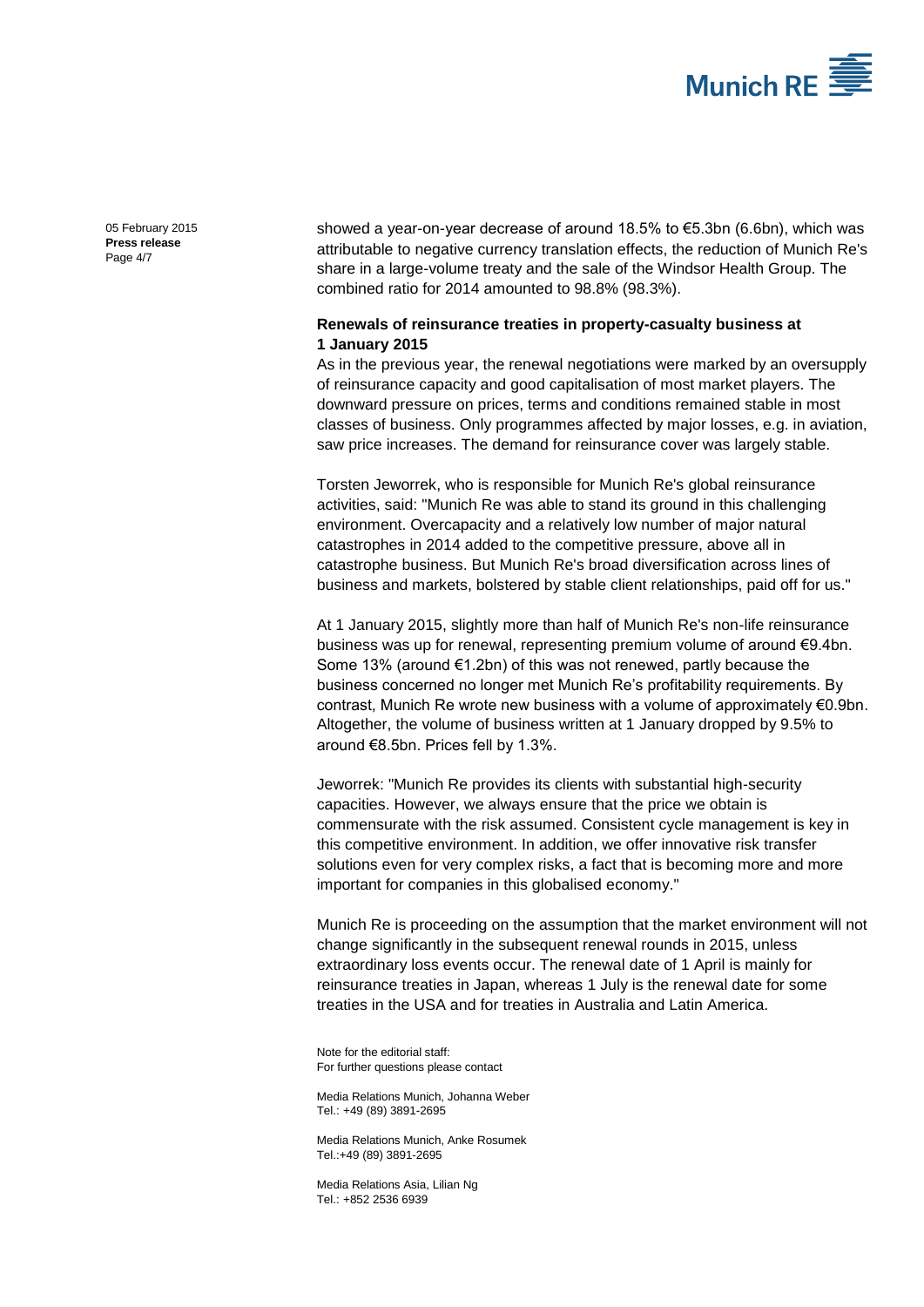

05 February 2015 **Press release** Page 5/7

Media Relations North America: Beate Monastiridis-Dörr Tel.: +1 (609) 235-8699 Terese Rosenthal Tel.: +1 (609) 243-4339

**Munich Re** stands for exceptional solution-based expertise, consistent risk management, financial stability and client proximity. This is how Munich Re creates value for clients, shareholders and staff. In the financial year 2013, the Group – which combines primary insurance and reinsurance under one roof – achieved a profit of €3.3bn on premium income of over €51bn. It operates in all lines of insurance, with almost 45,000 employees throughout the world. With premium income of around €28bn from reinsurance alone, it is one of the world's leading reinsurers. Especially when clients require solutions for complex risks, Munich Re is a much sought-after risk carrier. Its primary insurance operations are concentrated mainly in the ERGO Insurance Group, one of the major insurance groups in Germany and Europe. ERGO is represented in over 30 countries worldwide and offers a comprehensive range of insurances, provision products and services. In 2013, ERGO posted premium income of €18bn. In international healthcare business, Munich Re pools its insurance and reinsurance operations, as well as related services, under the Munich Health brand. Munich Re's global investments amounting to €209bn are managed by MEAG, which also makes its competence available to private and institutional investors outside the Group.

#### **Disclaimer**

This press release contains forward-looking statements that are based on current assumptions and forecasts of the management of Munich Re. Known and unknown risks, uncertainties and other factors could lead to material differences between the forward-looking statements given here and the actual development, in particular the results, financial situation and performance of our Company. The Company assumes no liability to update these forward-looking statements or to conform them to future events or developments.

Munich[, 05 February 2015](#page-0-2)

#### **Münchener Rückversicherungs-Gesellschaft**

Aktiengesellschaft in München Media Relations Königinstraße 107 80802 München Germany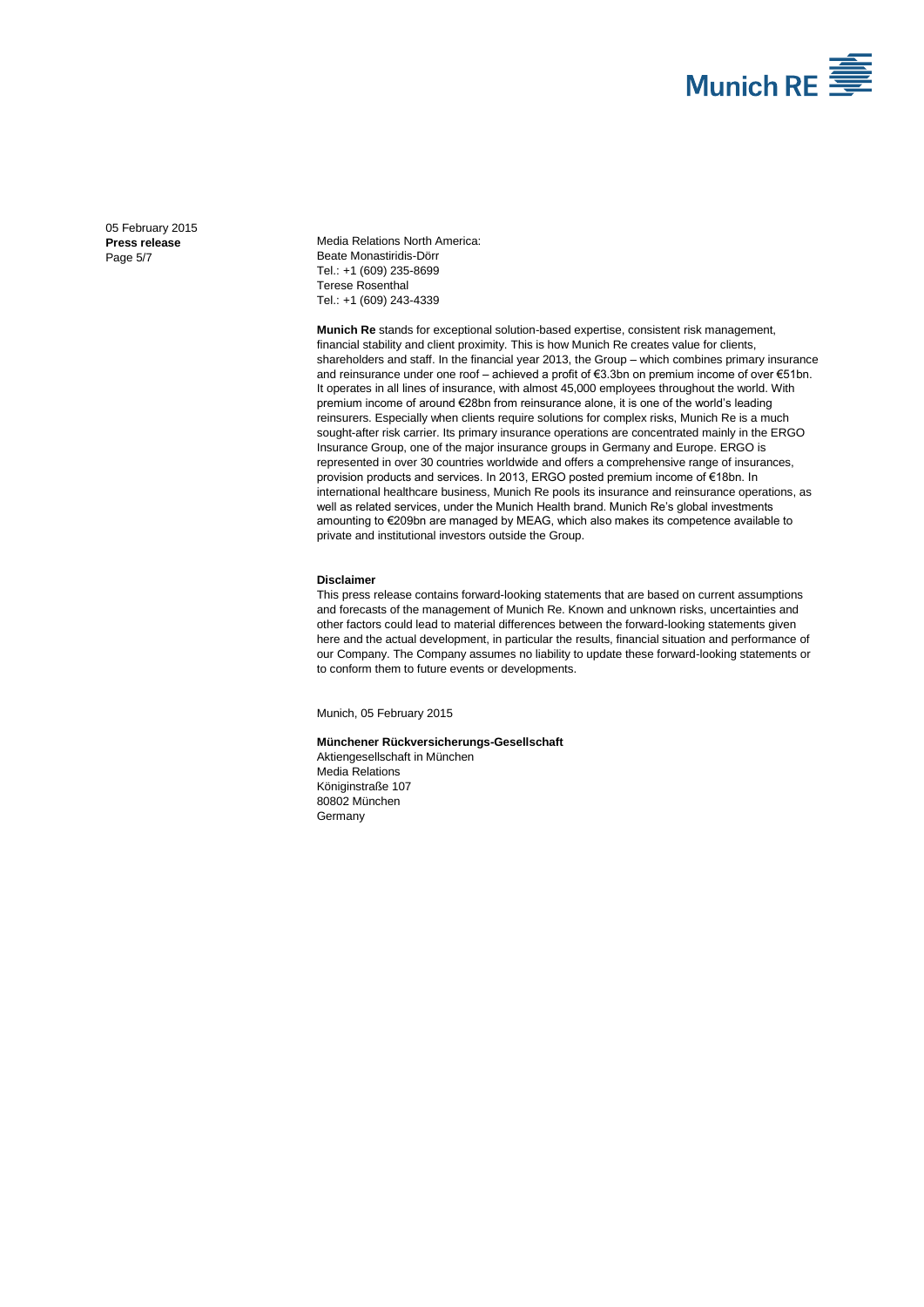

05 February 2015 **Press release** Page 6/7

## **Preliminary figures (IFRS) for the Group in the fourth quarter of 2014\*** (in €bn unless otherwise indicated)

|                                           | 4th quarter<br>2014 | 4th quarter<br>2013 |
|-------------------------------------------|---------------------|---------------------|
| Gross premiums written                    | 12.0                | 12.5                |
| Investment result                         | 2.0                 | 1.8                 |
| <b>Operating result</b>                   | 0.7                 | 1.3                 |
| Consolidated profit                       | 0.7                 | $\overline{1}$ .2   |
| Thereof attributable to                   |                     |                     |
| Munich Reinsurance Company equity holders | 0.7                 | 1.2                 |
| Minority interests                        | 0.0                 | 0.0                 |
|                                           |                     |                     |
|                                           |                     |                     |
| <b>Reinsurance</b>                        | 4th quarter<br>2014 | 4th quarter<br>2013 |
| Gross premiums written                    | 6.6                 | 6.9                 |
| Combined ratio in %                       | 91.2                | 89.3                |
| Operating result                          | 0.8                 | 1.2                 |
|                                           |                     |                     |
| <b>ERGO</b>                               | 4th quarter<br>2014 | 4th quarter<br>2013 |
| Gross premiums written                    | 4.1                 | 4.1                 |
| Combined ratio Germany in %               | 97.1                | 95.4                |
| Combined ratio International in %         | 96.8                | 100.4               |
| Operating result                          | $-0.2$              | 0.1                 |
|                                           |                     |                     |
| <b>Munich Health</b>                      | 4th quarter<br>2014 | 4th quarter<br>2013 |
| Gross premiums written                    | 1.3                 | 1.6                 |
| Combined ratio in %                       | 99.8                | 99.1                |
| Operating result                          | 0.0                 | 0.0                 |

\* Previous year's figures adjusted owing to IAS 8.